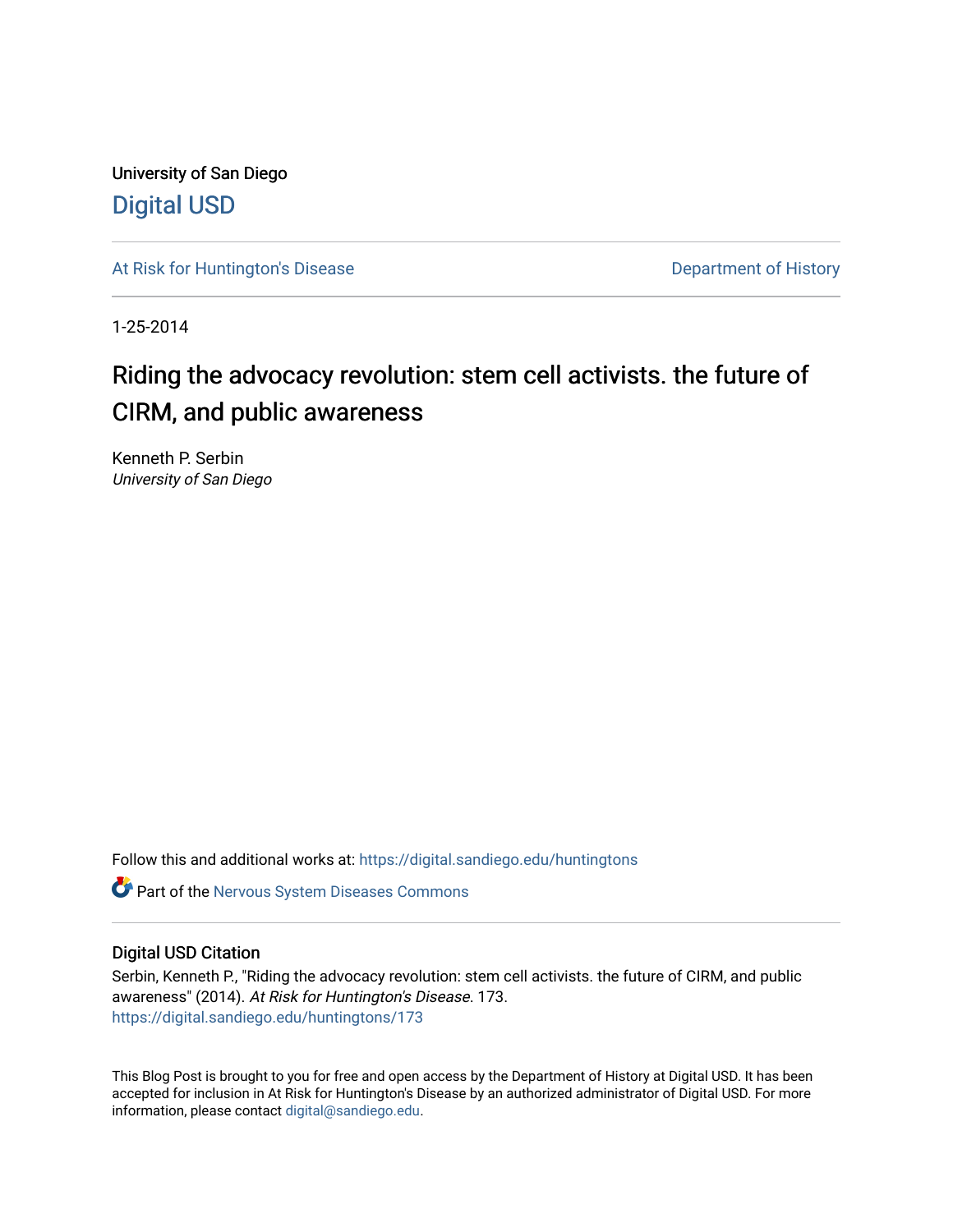#### More **[Create Blog](https://www.blogger.com/home#create) [Sign In](https://www.blogger.com/)**

# [At Risk for Huntington's Disease](http://curehd.blogspot.com/)

*HD is a genetically caused brain disorder that causes uncontrollable bodily movements and robs people's ability to walk, talk, eat, and think. The final result is a slow, ugly death. Children of parents with HD have a 50-50 chance of inheriting the disease. There is no cure or treatment.*

## Blog Archive

- $\blacktriangleright$  [2021](http://curehd.blogspot.com/2021/) (12)
- $2020(16)$  $2020(16)$
- $2019(19)$  $2019(19)$
- $\blacktriangleright$  [2018](http://curehd.blogspot.com/2018/) (16)
- $2017(14)$  $2017(14)$
- $2016(13)$  $2016(13)$
- $\blacktriangleright$  [2015](http://curehd.blogspot.com/2015/) (24)
- $\sqrt{2014(24)}$  $\sqrt{2014(24)}$  $\sqrt{2014(24)}$
- [►](javascript:void(0)) [December](http://curehd.blogspot.com/2014/12/) (2)
- [►](javascript:void(0)) [October](http://curehd.blogspot.com/2014/10/) (1)
- [►](javascript:void(0)) [September](http://curehd.blogspot.com/2014/09/) (2)
- $\blacktriangleright$  [August](http://curehd.blogspot.com/2014/08/) (3)
- $\blacktriangleright$  [July](http://curehd.blogspot.com/2014/07/) (1)
- $\blacktriangleright$  [June](http://curehd.blogspot.com/2014/06/) (2)
- $\blacktriangleright$  [May](http://curehd.blogspot.com/2014/05/) (3)
- $\blacktriangleright$  [April](http://curehd.blogspot.com/2014/04/) (3)
- $\blacktriangleright$  [March](http://curehd.blogspot.com/2014/03/) (2)
- $\blacktriangleright$  [February](http://curehd.blogspot.com/2014/02/) (3)
- [▼](javascript:void(0)) [January](http://curehd.blogspot.com/2014/01/) (2)
	- Riding the advocacy [revolution:](http://curehd.blogspot.com/2014/01/riding-stem-cell-advocacy-revolution.html) stem cell activist...

[Game-changers](http://curehd.blogspot.com/2014/01/game-changers-in-fight-against-disease.html) in the fight against disease: a repo...

- $\blacktriangleright$  [2013](http://curehd.blogspot.com/2013/) (30)
- $\blacktriangleright$  [2012](http://curehd.blogspot.com/2012/) (26)
- $2011(33)$  $2011(33)$
- $\blacktriangleright$  [2010](http://curehd.blogspot.com/2010/) (26)
- $\blacktriangleright$  [2009](http://curehd.blogspot.com/2009/) (21)
- $\blacktriangleright$  [2008](http://curehd.blogspot.com/2008/) $(7)$
- $\blacktriangleright$  [2007](http://curehd.blogspot.com/2007/) $(7)$
- $\blacktriangleright$  [2006](http://curehd.blogspot.com/2006/) (4)
- $\blacktriangleright$  [2005](http://curehd.blogspot.com/2005/) (17)

About Me **GENE [VERITAS](https://www.blogger.com/profile/10911736205741688185)** 

View my [complete](https://www.blogger.com/profile/10911736205741688185) profile

HD Links

[Huntington's](http://www.hdsa.org/) Disease Society of America

### SATURDAY, JANUARY 25, 2014

## Riding the advocacy revolution: stem cell activists, the future of CIRM, and public awareness

If the promise of stem cells to treat a myriad of diseases – a potential outlined in my first of two reports on the [sixth World Stem Cell Summit](http://www.curehd.blogspot.com/2014/01/game-changers-in-fight-against-disease.html) – is to be fulfilled, advocates and patient organizations must exercise effort and expertise in helping steer the research.

Starting with AIDS-related patient advocacy, a "revolution" has occurred over the past two decades in how patients have related to their doctors and the pharmaceutical industry, said Kevin McCormack, the senior director of Public Communications and Patient Advocate Outreach for the California Institute for Regenerative Medicine (CIRM). CIRM was one of the leading co-sponsors of the summit, held last month in San Diego.

"This is a really exciting time and really interesting time in medicine," McCormack said, introducing a panel on patient advocacy and stem cell research on December 5. "There's a lot of change going on. Part of it is due to all the advances that have been taking place, all the progress that is being made in many different fields, but obviously in stem cells in particular. That's why we're here.

"There's also a change in the way we're engaged. In the past it was a very paternalistic system, for want of a better word, where you went to the doctor, and the doctor said, 'This is what you have,' and then the doctor said, 'This is how we're going to treat you.'"

Now, said McCormack, that has changed. "Patients and patient advocates are really demanding more of a role, more of a voice, beginning with HIV-AIDS, where people just didn't want to wait around ... to get the therapies," he said. "And so they pushed and advocated and demanded in every part of the decision-making process."

Beyond the key issue of Huntington's disease advocacy, this article also addresses the future of the world-leading, public-bond-supported CIRM and the need for greater public education about the stem cell field, including safety concerns.

### **Show up, get involved**

Judy Roberson, RN, one of California's leading HD activists, led off the above-mentioned panel with a simple but crucial tenet of advocacy: "Show up for things. Show up for meetings like this. Join support groups and national organizations…. When you get involved, opportunities come your way."

Such opportunities become available because major "decision-makers" usually attend scientific meetings such as the Huntington's Study Group conference she keynoted in 2009, Roberson pointed out.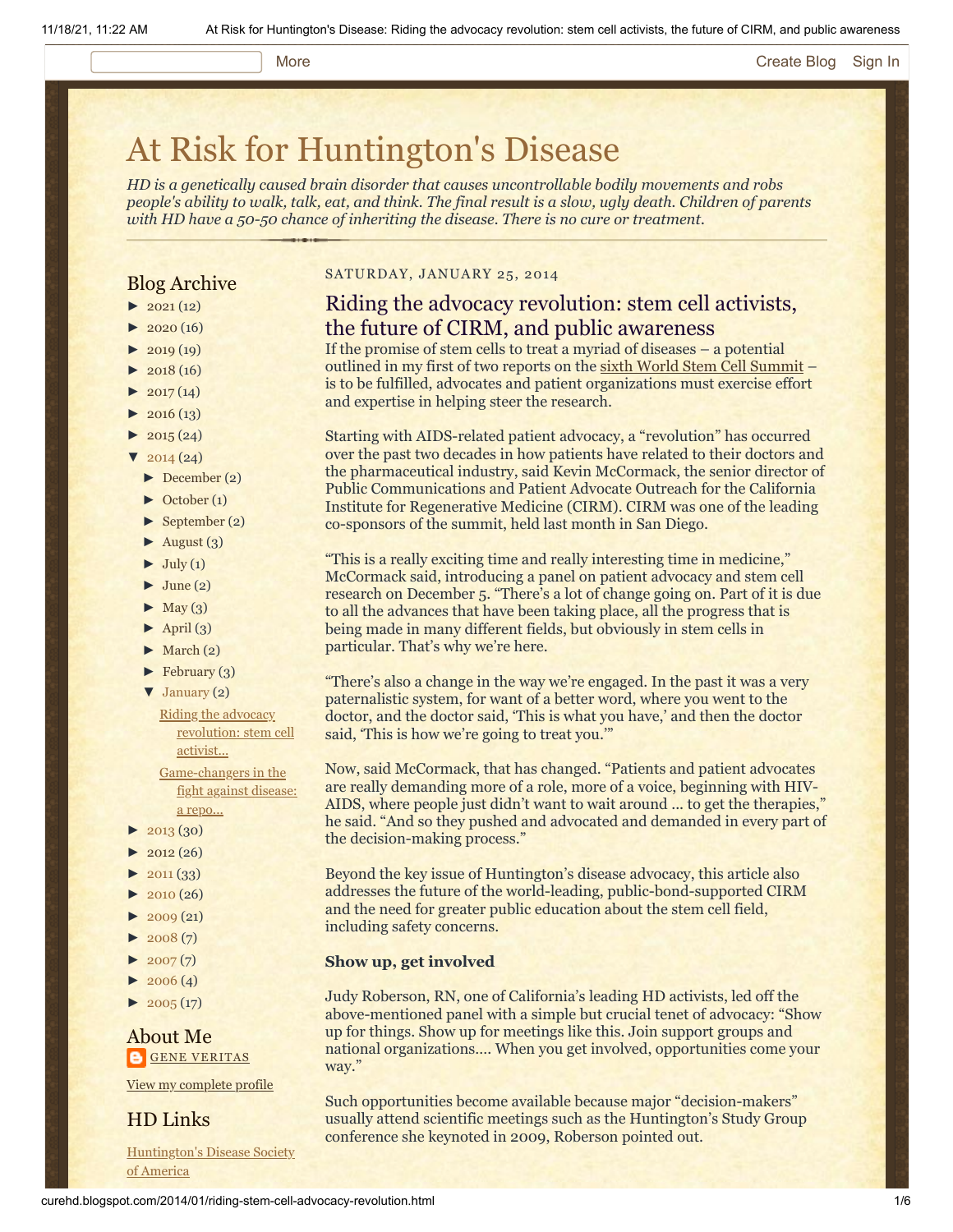[International](http://www.huntington-assoc.com/) Huntington **Association** [Huntington's](http://hddrugworks.org/) Disease Drug **Works** [Huntington's](http://www.hdlighthouse.org/) Disease **Lighthouse [Hereditary](http://www.hdfoundation.org/) Disease Foundation** [Huntington's](http://www.hdac.org/) Disease Advocacy Center Thomas [Cellini Huntington's](http://www.ourtchfoundation.org/) **Foundation** HDSA Orange County (CA) **[Affiliate](http://www.hdsaoc.org/)** HD Free with [PGD!](http://www.hdfreewithpgd.com/) [Stanford](http://www.stanford.edu/group/hopes/) HOPES Earth Source [CoQ10,](http://www.escoq10.com/) Inc.

## HD Blogs and Individuals

Chris Furbee: [Huntingtons](http://www.huntingtonsdance.org/) Dance Angela F.: Surviving [Huntington's?](http://survivinghuntingtons.blogspot.com/) Heather's [Huntington's](http://heatherdugdale.angelfire.com/) Disease Page

11/18/21, 11:22 AM At Risk for Huntington's Disease: Riding the advocacy revolution: stem cell activists, the future of CIRM, and public awareness

As a result, Roberson, then the president of the Northern California Chapter of the [Huntington's Disease Society of America](http://www.hdsa.org/) (HDSA) and head of the Joseph P. Roberson Foundation (founded by and named for her HDstricken brother-in-law), was invited by the Food and Drug Administration (FDA) to become an FDA HD advocate. The FDA oversees clinical trials for drugs and approves treatments. Roberson's husband Tim died of HD at the age of 51.

"You'll never get anything unless you ask for it," Roberson continued, recounting how in the early 1990s she approached her neighbor, California State Senator Mike Thompson, to seek support for Huntington's programs. Thompson, who headed the legislature's powerful budget committee, helped allocate \$1 million for HD programs over a period of five years. [Thompson](http://mikethompson.house.gov/biography/) now serves in the U.S. Congress.

More recently, Roberson and other California HD advocates worked to help Drs. Vicki Wheelock and Jan Nolta of the University of California, Davis, secure a \$19 million grant to conduct research towards a stem cell trial for HD, as mentioned in my previous article on the summit and [detailed in a 2012 article.](http://www.curehd.blogspot.com/2012/08/california-stem-cell-agency-approves-19.html)

You can watch the Stem Cell Summit advocacy panel, including Roberson's speech, in the video below.



# **How Patients and Patient Organizations Are Impacting [Advances in Stem Cell Research and](https://vimeo.com/81221907?embedded=true&source=video_title&owner=6019843) Regenerative Medicine**

from **[Gene Veritas](https://vimeo.com/user6019843?embedded=true&source=owner_name&owner=6019843)**

| . .<br>гc |  |  |  |
|-----------|--|--|--|
|           |  |  |  |

[How Patients and Patient Organizations Are Impacting Advances in Stem](http://vimeo.com/81221907) Cell Research and Regenerative Medicine from [Gene Veritas](http://vimeo.com/user6019843) on [Vimeo](https://vimeo.com/).

## **An eye-opening experience**

For Katie Jackson, also of Sacramento and the vice president for [Help4HD-International,](http://help4hd-international.org/) a newly emerging patient and family support organization, the summit opened up a new world. Jackson's husband was diagnosed with HD in 2006. The couple has two untested children with a 50-50 chance of inheriting the HD mutation.

"This summit has been so eye-opening and so amazing," Jackson told me in an interview on December 5. "I thank the California Institute for Regenerative Medicine for sending me here…. From the second you wake up in the morning till the second you go to bed, you're amongst these innovator-researchers that are just changing the world."

Jackson said she was excited to be "part of the medicine that's today, and that is regenerative medicine…. People are starting to understand that this is important stuff."

The Stem Cell Summit left Jackson with a feeling of great hope, she said.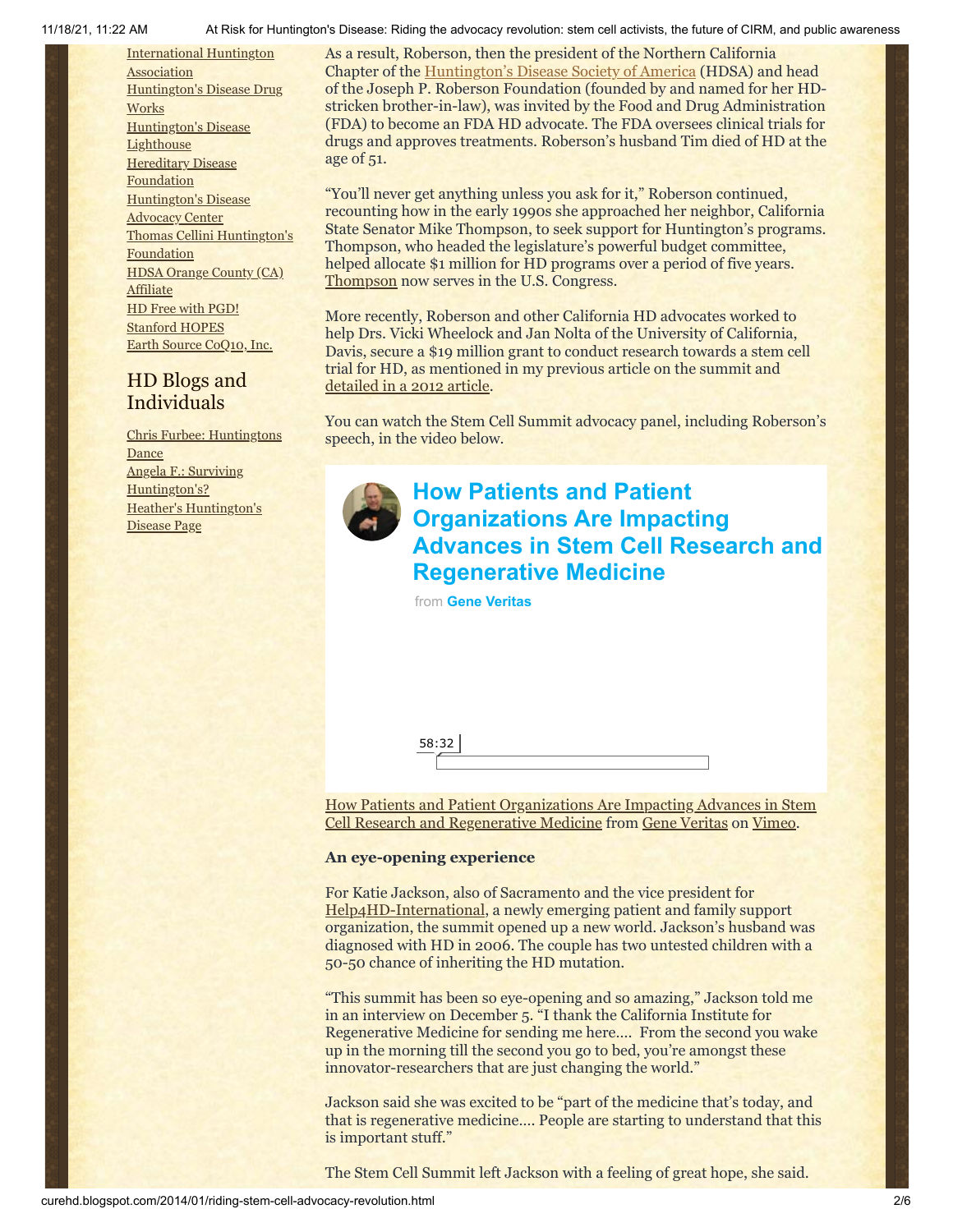"There are a lot of people that are working hard to find therapies and possibly the cure," she said. "Hopefully this is the last generation of Huntington's disease."

You can watch the entirety of our interview in the video below.

## **[Huntington's Disease Advocate Katie](https://vimeo.com/81250858?embedded=true&source=video_title&owner=6019843) Jackson at the World Stem Cell Summit: An Interview with Gene Veritas**

from **[Gene Veritas](https://vimeo.com/user6019843?embedded=true&source=owner_name&owner=6019843)**



Huntington' Disease Advocate Katie Jackson at the World Stem Cell [Summit: An Interview with Gene Veritas from Gene Veritas on Vim](http://vimeo.com/81250858)[eo](https://vimeo.com/).

## **The center of the stem cell universe**

As stated by outgoing CIRM President Dr. Alan Trounson in his keynote [speech on December 4, numerous CIRM-supported projects are putting](http://vimeo.com/81213920) the drive towards stem cell treatments into "high gear."

According to Jonathan Thomas, the chair of the Independent Citizens' Oversight Committee (ICOC), CIRM's governing board, the agency is currently funding research regarding 40 incurable diseases and conditions. That research is part of projects funded at 70 different California universities, research institutions, and biotech companies.

Critically, these efforts aim to get potential therapies into human clinical trials, the final, crucial step before the FDA can approve a drug.

CIRM, approved in a 2004 statewide vote on Proposition 71, has so far spent \$1.85 billion of its mandated \$3 billion budget, funded by stateissued bonds.

California was already "loaded" with research talent, Thomas observed in a CIRM public forum on December 3, "but the fact that CIRM is here has enabled the state to attract senior stem cell scientists from all over the world just to have the opportunity to get funded for their work."

Thanks to CIRM, California has become "the center of the stem cell universe" and the "envy of the rest of the world because of what the voters have enabled us to do," Thomas continued.

"No other state has been able to duplicate this," he said. "There are smaller efforts that are funded either by annual appropriations by state legislatures or largely funded through philanthropic gifts or whatever. No place has the bonding authority we do."

## **Keeping the research pipeline open**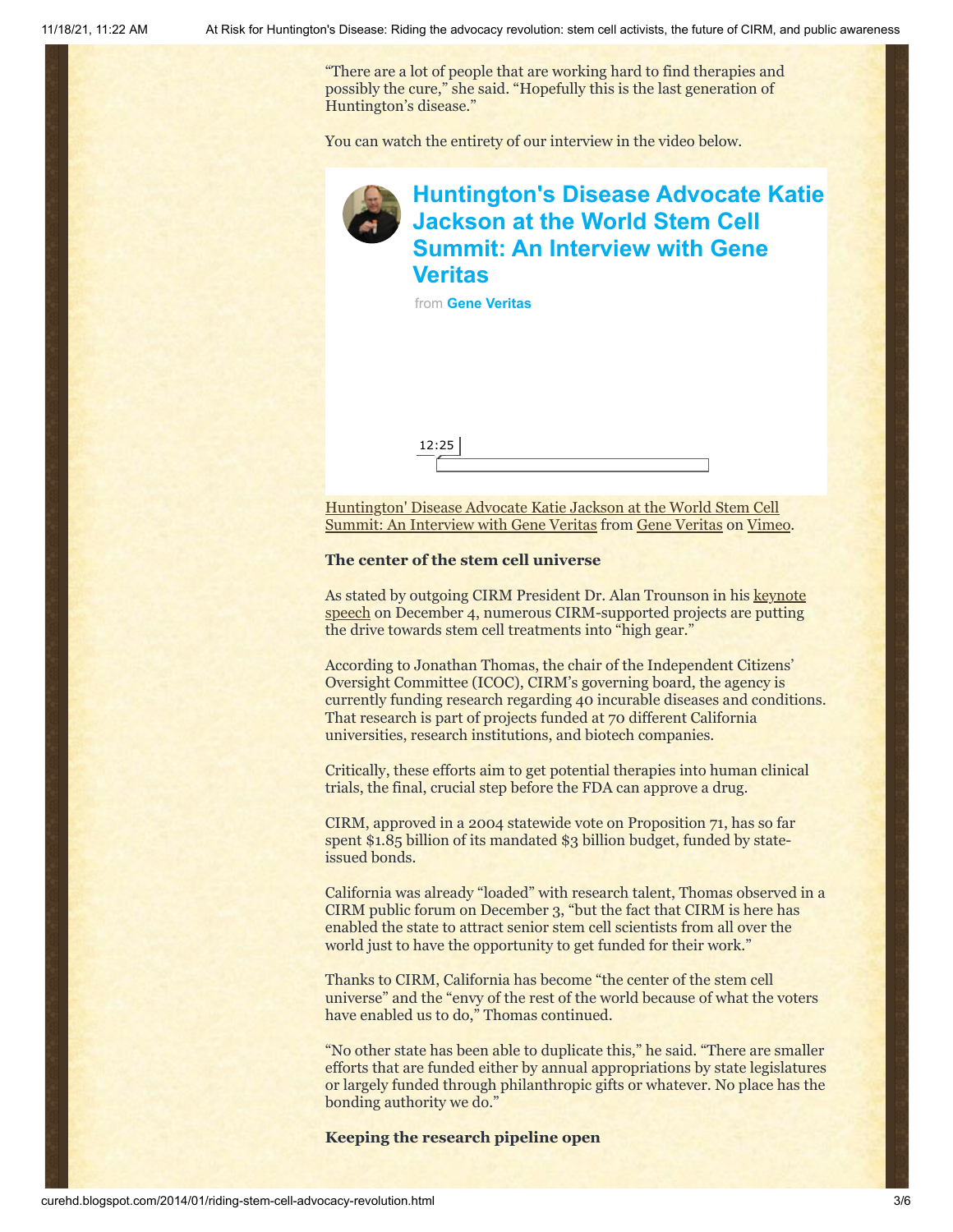11/18/21, 11:22 AM At Risk for Huntington's Disease: Riding the advocacy revolution: stem cell activists, the future of CIRM, and public awareness

CIRM will fund its final round of projects by 2017. Actual administration of the grants will extend to about 2021, McCormack said.

"But obviously the key question here is: what about funding the research that's already in the pipeline, about the kind of exciting progress that we've made that we don't want to see wither and die, because if we go away, who's going to fund it?" he said.

McCormack explained that continued support for the early and middle stages of a project enables the researchers to avoid the so-called "valley of death" – a lack of funds preventing the scientists from approaching large drug companies to promote the idea of the large, expensive, and sometimes lengthy Phase III clinical trials, the final stage before FDA approval.

"We're looking at a number of different ways of getting new money – private funding, philanthropy, a number of different choices that we'll be exploring," McCormack said. "We're not ready to go public yet with some of the things we're looking at, but hopefully we'll be able to find some way of continuing this research."

"I hope with all my heart that we can go for a part 2 of Proposition 71," said panel member Don Reed, a leader in the 2004 effort, who became active in the cause because of his son Roman's paralysis resulting from a college football accident in 1994. "It's going to be the greatest stem cell battle in the history of the world, and if we win, there's just going to be unbelievable stuff that will happen…. Support it. Send letters to the editor. Fight every we you can."

Roberson noted that Prop 71 originator Bob Klein's comments at the Stem Cell Summit included plans for an "advocate boot camp" in support of CIRM. Klein served as the first chair of the ICOC from 2004-2011.

Panel member Alex Richmond, an advocate for treatment of children's [neurological disorders and the executive director of Children's](http://cnsfoundation.org/) Neurobiological Solutions, observed that, as a public agency, CIRM cannot advocate for its own existence. "So it puts more pressure on organizations like ours and individuals like you, individual scientists that are out there, to be really as good an advocate as they can," he said.

## **Public education critical**

Researchers speaking at the CIRM public forum and presenting projects at the Stem Cell Summit both emphasized the need for greater public understanding of stem cell science.

In addition to reports on specific diseases such as Parkinson's, AIDS, and cancer, the public forum provided easily understandable introductions to stem cell basics, focusing on such themes as adult stem cells, pluripotent stem cells (which can become any kind of cell type), and cell replacement therapy.

You can watch videos of all the public forum presentations, as well as a number of other panels and presentations of the summit, by visiting my [2013 World Stem Cell Summit video album](http://vimeo.com/album/2687505), to which I've just added twelve more presentations.

To promote stem cell education, two researchers presented a poster titled "Developing an Easy-to-Understand Booklet for the General Public to Discuss Issues in Stem Cell Research." Authored by Keiko Sato, Ph.D., and researcher Mie Samura of Kyoto University, Japan, the project seeks to correct misinformation and misunderstanding about the field.

"Misleading information released by the media is a routine problem for stem cell research stakeholders," they stated on their poster, which refers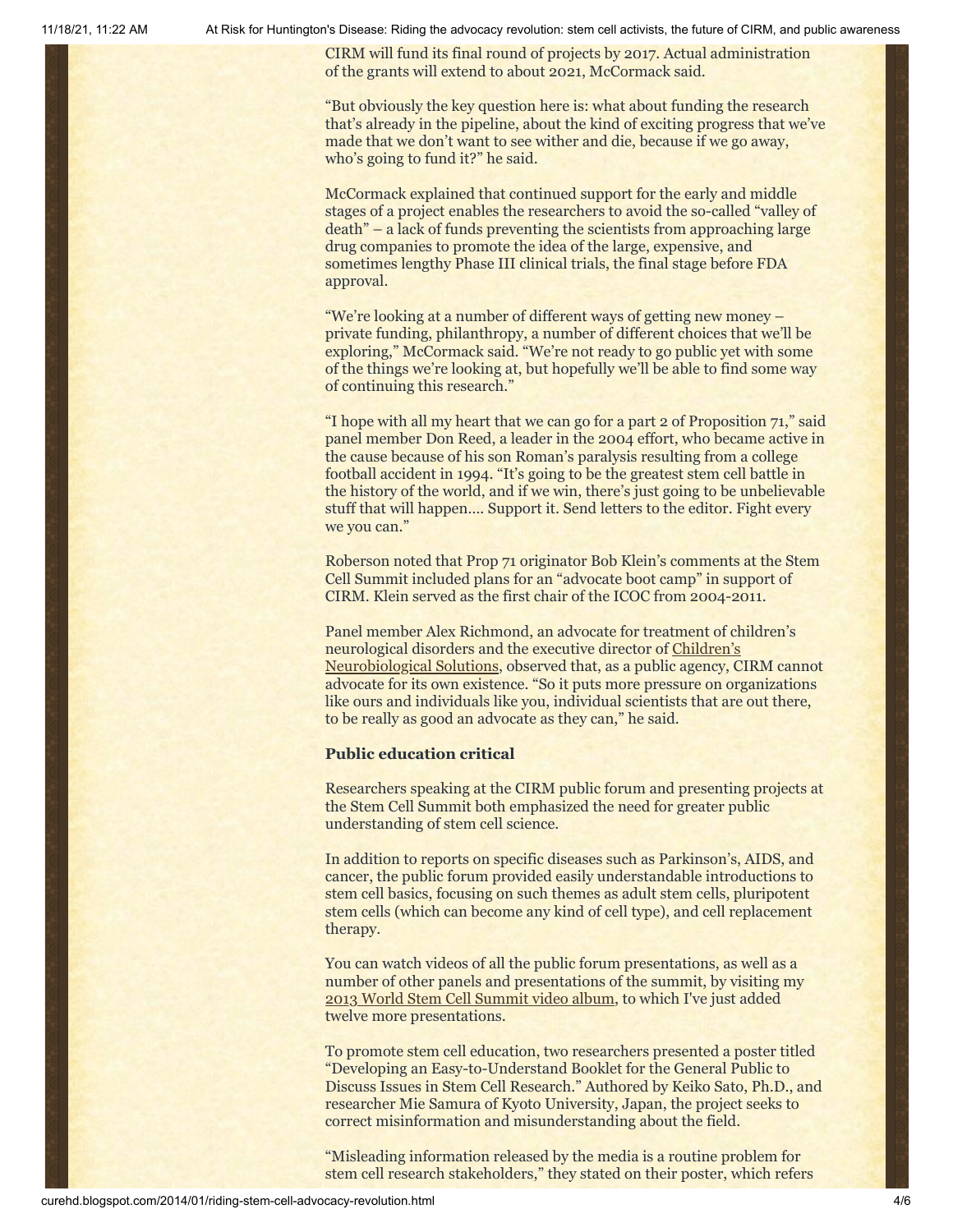11/18/21, 11:22 AM At Risk for Huntington's Disease: Riding the advocacy revolution: stem cell activists, the future of CIRM, and public awareness

to Japan but can be applied to the U.S. and other cultures. They cited the examples of embryonic stem cells, reported in some media outlets as being "created by destroying fertilized eggs intended to become babies."

The book will appear in Japanese and also online in English.



*Dr. Keiko Sato (right) and researcher Mie Samura at their poster about stem cell education (photo by Gene Veritas)*

Their poster also warned about the "hype" surrounding unproven stem cell treatments, sometimes leading to "unexpected side effects" in patients who try them.

"Thus, the current situation has the potential to undermine the relations of mutual trust between researchers and the general public about stem cell research," the authors wrote.

The poster "Stem Cell Clinics and the Internet," by Dr. Ruairi Connolly and two collaborators from the National University of Ireland, further underscored the dangers of unproven treatments offered by online clinics.

"Despite a lack of appropriate accreditation, (such) clinics report major clinical improvements and the curative potential of treatment," they wrote. "The provision of stem cell therapies in such an unregulated online environment is jeopardising the development of this nascent branch of medicine and offers a substantial risk to both the health of patients availing of these treatments and to the credibility of long term research in this domain."